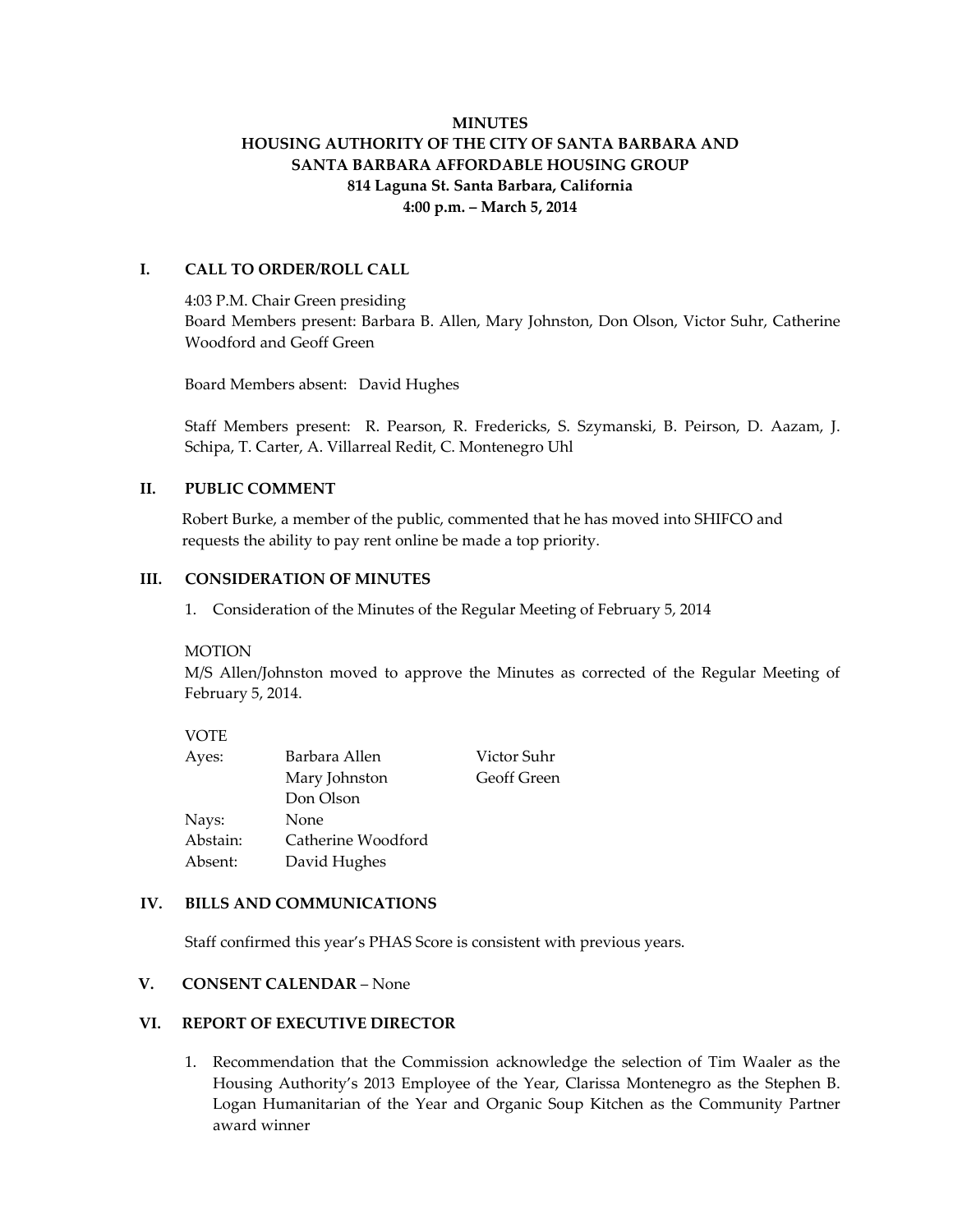No action necessary.

2. Recommendation that the Commission: 1) ratify the Executive Director's award and execution of a contract with Granite Construction in the amount of \$61,212 for parking lot repairs and modifications at La Casa Castillo (620‐652 Castillo Street); 2) authorize the Executive Director, or his designee, to approve up to \$6,121 (10% of base contract amount) in additional expenses to cover any cost increases resulting from change orders for work not anticipated or covered by the contract; and 3) note that the cost of this project will be covered by the HUD Capital Fund Program (CFP) and/or HUD Assisted Public Housing reserves

#### DOCUMENTS

• February 18, 2014 Executive Director's Report prepared by Director of Property & Development

SPEAKERS Staff: R. Pearson, D. Aazam

#### MOTION

M/S Johnston/Woodford moved to 1) ratify the Executive Director's award and execution of a contract with Granite Construction in the amount of \$61,212 for parking lot repairs and modifications at La Casa Castillo (620‐652 Castillo Street); 2) authorize the Executive Director, or his designee, to approve up to \$6,121 (10% of base contract amount) in additional expenses to cover any cost increases resulting from change orders for work not anticipated or covered by the contract; and 3) note that the cost of this project will be covered by the HUD Capital Fund Program (CFP) and/or HUD Assisted Public Housing reserves

## VOTE

| Ayes:    | Barbara Allen | Victor Suhr        |  |
|----------|---------------|--------------------|--|
|          | Mary Johnston | Catherine Woodford |  |
|          | Don Olson     | Geoff Green        |  |
| Nays:    | None          |                    |  |
| Abstain: | None          |                    |  |
| Absent:  | David Hughes  |                    |  |

3. Recommendation that the Commission: 1) approve two contract amendments with New Beginnings Counseling Center for the period of April 1, 2014 to March 31, 2016, in the amount of \$103,805 per year for the Case Management component of the program, and in the amount of \$10,000 per year for the Counseling component of the program; 2) waive the Housing Authority's procurement procedure for selection of services in this instance; and 3) authorize the Executive Director, or his designee, to execute said amendments on behalf of the Housing Authority

#### DOCUMENTS

• February 25, 2014 Executive Director's Report prepared by Client Services Coordinator

SPEAKERS Staff: R. Pearson, A. Villarreal Redit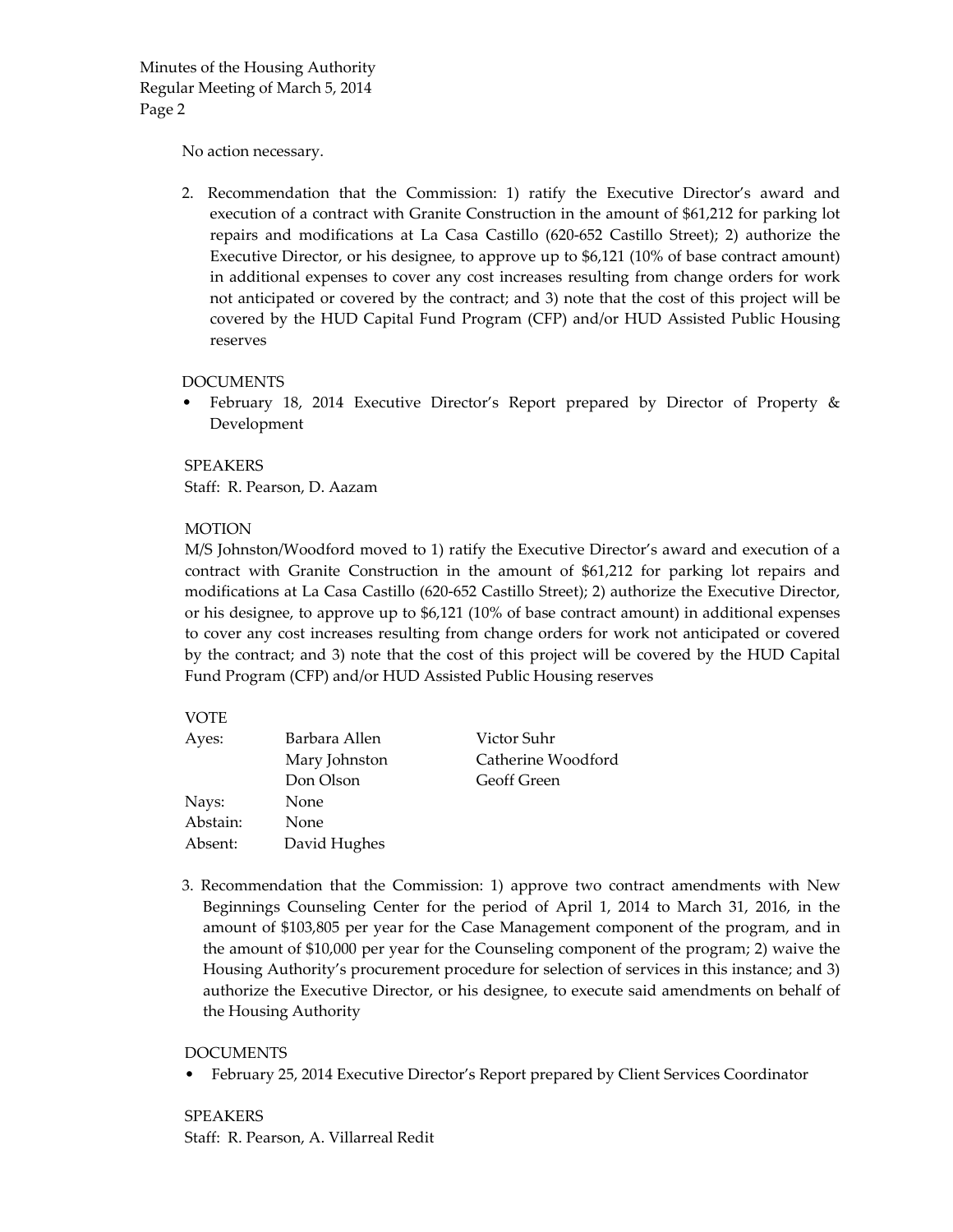> Commissioner Allen inquired about the Housing Authority clientele being served by New Beginnings; staff responded that approximately 50‐60 households are receiving the 65 hours per month of case management services. Commissioner Woodford inquired about any COLA requested by New Beginnings; staff noted proposed contract is an increase of \$4,000 from previous contract, with the two MFT interns from New Beginnings receiving slight raises in hourly wages (\$.50 and \$.75).

## MOTION

M/S Woodford/Olson moved to 1) approve two contract amendments with New Beginnings Counseling Center for the period of April 1, 2014 to March 31, 2016, in the amount of \$103,805 per year for the Case Management component of the program, and in the amount of \$10,000 per year for the Counseling component of the program; 2) waive the Housing Authority's procurement procedure for selection of services in this instance; and 3) authorize the Executive Director, or his designee, to execute said amendments on behalf of the Housing Authority

# VOTE

| Barbara Allen | Victor Suhr<br>Catherine Woodford |
|---------------|-----------------------------------|
| Don Olson     | Geoff Green                       |
| None          |                                   |
| None          |                                   |
| David Hughes  |                                   |
|               | Mary Johnston                     |

## *Chair Green opened a joint HACSB/Santa Barbara Affordable Housing Group meeting for following Item:*

4. Recommendation that the Housing Authority Commission and Board of Santa Barbara Affordable Housing Group approve and ratify a lease agreement between the two entities allowing for the Housing Authority's use of the facilities located at 702‐706 Laguna Street and authorize the execution of same on behalf of both entities

#### DOCUMENTS

• February 20, 2014 Executive Director's Report prepared by Deputy Executive Director/CAO

SPEAKERS Staff: R. Pearson, R. Fredericks

## MOTION

M/S Allen/Suhr moved to approve and ratify a lease agreement between the Housing Authority and Santa Barbara Affordable Housing Group allowing for the Housing Authority's use of the facilities located at 702‐706 Laguna Street and authorize the execution of same on behalf of both entities

| <b>VOTE</b> |               |                    |
|-------------|---------------|--------------------|
| Ayes:       | Barbara Allen | Victor Suhr        |
|             | Mary Johnston | Catherine Woodford |
|             | Don Olson     | <b>Geoff Green</b> |
| Nays:       | None          |                    |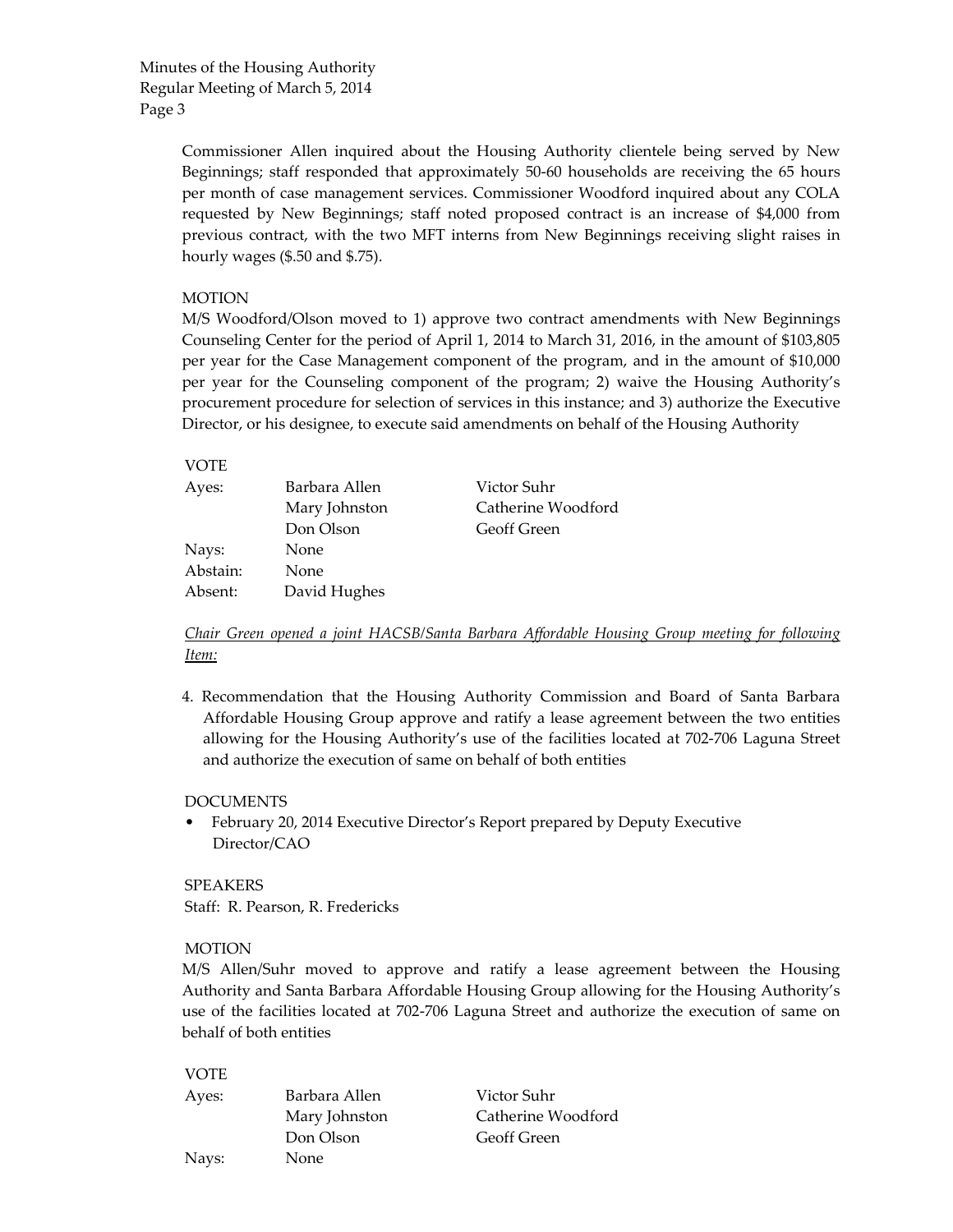Abstain: None Absent: David Hughes

*Chair Green closed the joint meeting of HACSB/SBAHG and continued with the following HACSB matters:*

## **VII. TREASURER'S REPORT**

1. Recommendation that the Commission review and order filed the quarterly financial statements for the quarter ended December 31, 2013

#### DOCUMENTS

• January 28, 2014 Executive Director's Report prepared by Director of Finance

#### SPEAKERS

Staff: R. Pearson, B. Peirson

## **MOTION**

M/S Johnston/Allen moved to order filed the quarterly financial statements for the quarter ended December 31, 2013

## VOTE

| Ayes:    | Barbara Allen | Victor Suhr        |  |
|----------|---------------|--------------------|--|
|          | Mary Johnston | Catherine Woodford |  |
|          | Don Olson     | <b>Geoff Green</b> |  |
| Nays:    | None          |                    |  |
| Abstain: | None          |                    |  |
| Absent:  | David Hughes  |                    |  |

2. Recommendation that the Commission 1) review and order filed the quarterly Investment Report for period ending December 31, 2013; and 2) review and approve the Authority's Investment Policy for Calendar Year 2014

#### DOCUMENTS

• January 29, 2014 Executive Director's Report prepared by Directory of Finance

#### SPEAKERS

Staff: R. Pearson, B. Peirson

#### MOTION

M/S Allen/Olson moved to 1) order filed the quarterly Investment Report for period ending December 31, 2013; and 2) approve the Authority's Investment Policy for Calendar Year 2014

## VOTE

| Ayes:    | Barbara Allen | Victor Suhr        |  |
|----------|---------------|--------------------|--|
|          | Mary Johnston | Catherine Woodford |  |
|          | Don Olson     | <b>Geoff Green</b> |  |
| Nays:    | None          |                    |  |
| Abstain: | None          |                    |  |
| Absent:  | David Hughes  |                    |  |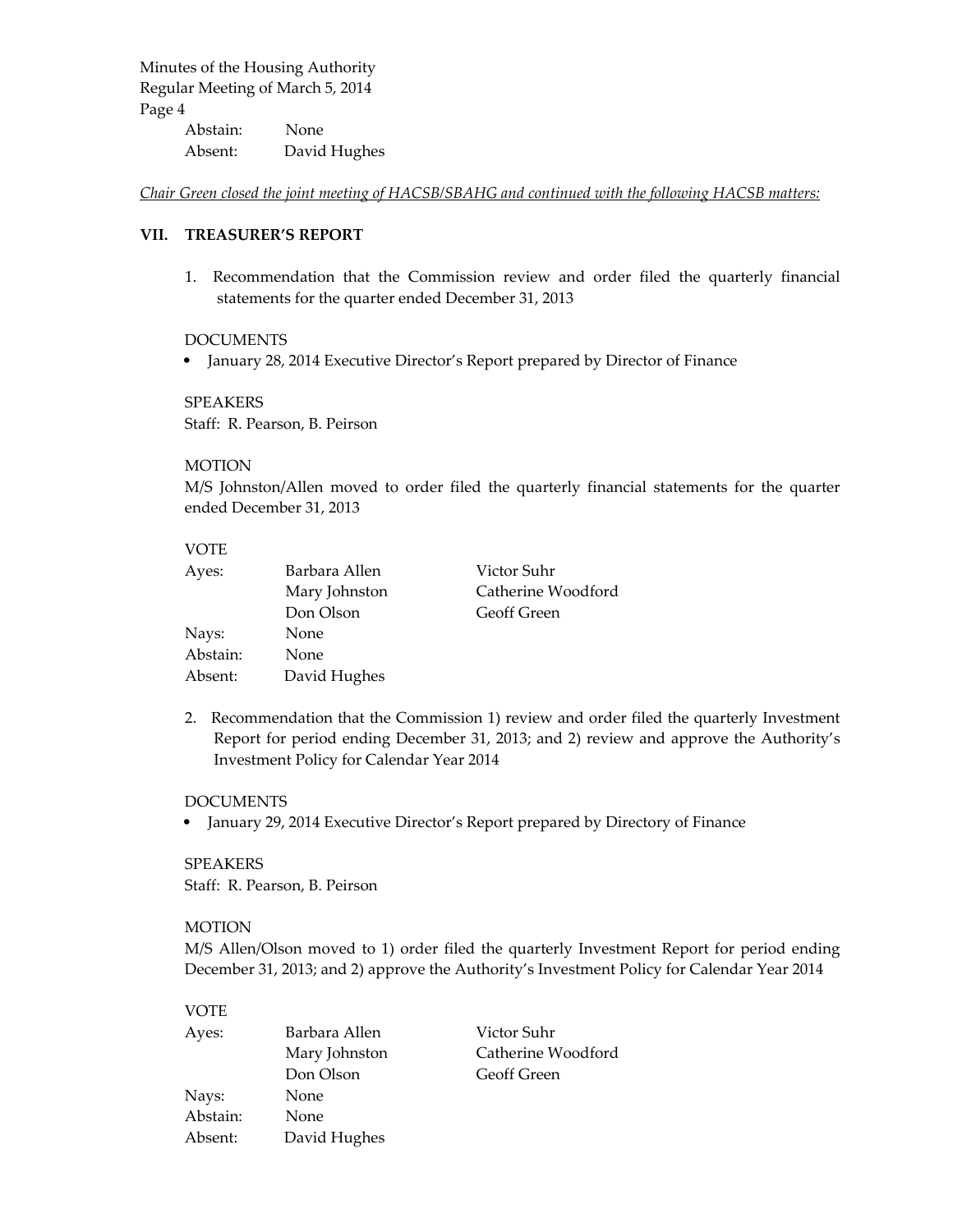Page 5

3. Recommendation that the Commission adopt a resolution setting forth costs incurred and payments made for the month of January, 2014

#### DOCUMENTS

- February 20, 2014 Executive Director's Report prepared by Finance Analyst
- Resolution referenced above together with January 2014 expenditure list

SPEAKERS Staff: R. Pearson

#### **MOTION**

M/S Allen/Suhr moved to adopt Resolution No. 2549 of the Housing Authority of the City of Santa Barbara, as presented, setting forth costs incurred and payments made for the period of January, 2014

#### VOTE

| Ayes:    | Barbara Allen | Victor Suhr        |
|----------|---------------|--------------------|
|          | Mary Johnston | Catherine Woodford |
|          | Don Olson     | <b>Geoff Green</b> |
| Nays:    | <b>None</b>   |                    |
| Abstain: | <b>None</b>   |                    |
| Absent:  | David Hughes  |                    |

#### **VIII. COMMITTEE REPORT** ‐ None

#### **IX. UNFINISHED BUSINESS** – None

#### **X. NEW BUSINESS**

1. Recommendation that the Commission adopt a resolution approving amendments to the Authority's Manual of Policies and Procedures relative to: 1) a 2.5% Cost of Living (COLA) salary adjustment for general, supervisory and management staff effective March 29, 2014; 2) a restructuring of the benefit allowance for general, supervisory and management staff; and 3) an increase to the medical allowance for general and supervisory employees with employee only coverage effective April 1, 2014

#### DOCUMENTS

- February 29, 2014 Executive Director's Report prepared by Human Resources Analyst
- Resolution referenced above

SPEAKERS Staff: R. Pearson, T. Carter

#### **MOTION**

M/S Olson/Johnston moved to adopt Resolution No. 2550 of the Housing Authority of the City of Santa Barbara, as presented, approving amendments to the Authority's Manual of Policies and Procedures relative to: 1) a 2.5% Cost of Living (COLA) salary adjustment for general, supervisory and management staff effective March 29, 2014; 2) a restructuring of the benefit allowance for general, supervisory and management staff; and 3) an increase to the medical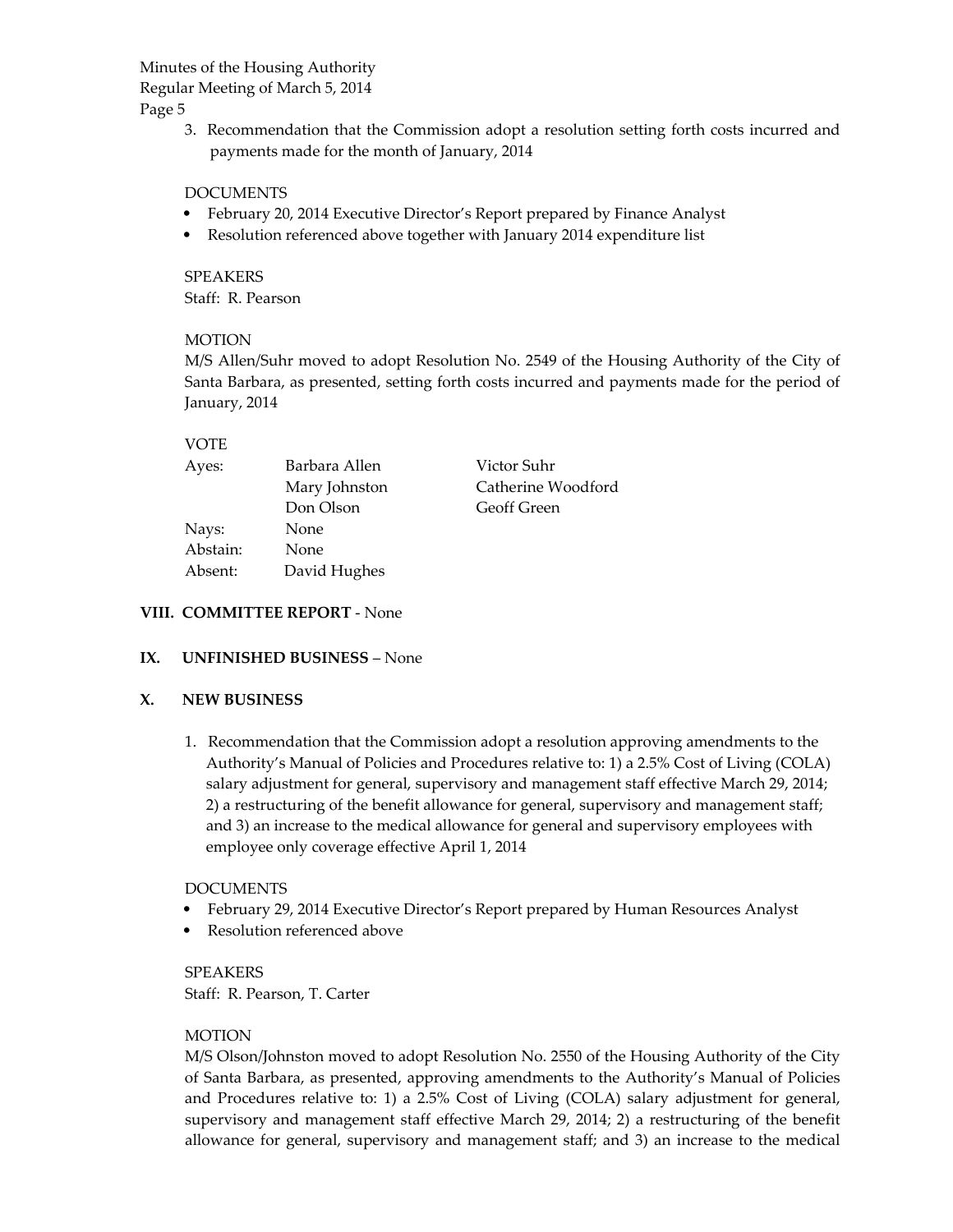# Minutes of the Housing Authority

Regular Meeting of March 5, 2014

#### Page 6

allowance for general and supervisory employees with employee only coverage effective April 1, 2014

| <b>VOTE</b> |               |                    |
|-------------|---------------|--------------------|
| Ayes:       | Barbara Allen | Victor Suhr        |
|             | Mary Johnston | Catherine Woodford |
|             | Don Olson     | <b>Geoff Green</b> |
| Nays:       | None          |                    |
| Abstain:    | None          |                    |
| Absent:     | David Hughes  |                    |

2. **Closed Session** – Conference with the Authority's Real Property Negotiator, Robert Pearson, (Government Code Section 54956.8) regarding the Real Property located at 251 S. Hope Ave., Santa Barbara, CA

At 5:29 P.M. Chair Green ordered the meeting closed for Item X.2. At 5:54 P.M. meeting was reopened. The Chair announced that Commission gave direction to its Real Property Negotiator Robert Pearson regarding the next item and directed that the Commission now move forward and consider agenda item X.3 immediately below.

3. Recommendation that the Commission adopt a resolution authorizing the Housing Authority's Executive Director to take needed actions to complete the purchase of Real Property commonly known as 251 S. Hope Avenue, Santa Barbara, CA

## DOCUMENTS

Resolution referenced above

SPEAKERS Staff: R. Pearson

## MOTION

M/S Allen/Olson moved to adopt Resolution No. 2551 of the Housing Authority of the City of Santa Barbara, as presented, authorizing the Housing Authority's Executive Director to take needed actions to complete the purchase of Real Property commonly known as 251 S. Hope Avenue, Santa Barbara, CA

## VOTE

| Ayes:    | Barbara Allen | Victor Suhr        |  |
|----------|---------------|--------------------|--|
|          | Mary Johnston | Catherine Woodford |  |
|          | Don Olson     | <b>Geoff Green</b> |  |
| Nays:    | None          |                    |  |
| Abstain: | None          |                    |  |
| Absent:  | David Hughes  |                    |  |

## XI. **COMMISSION MATTERS** – None